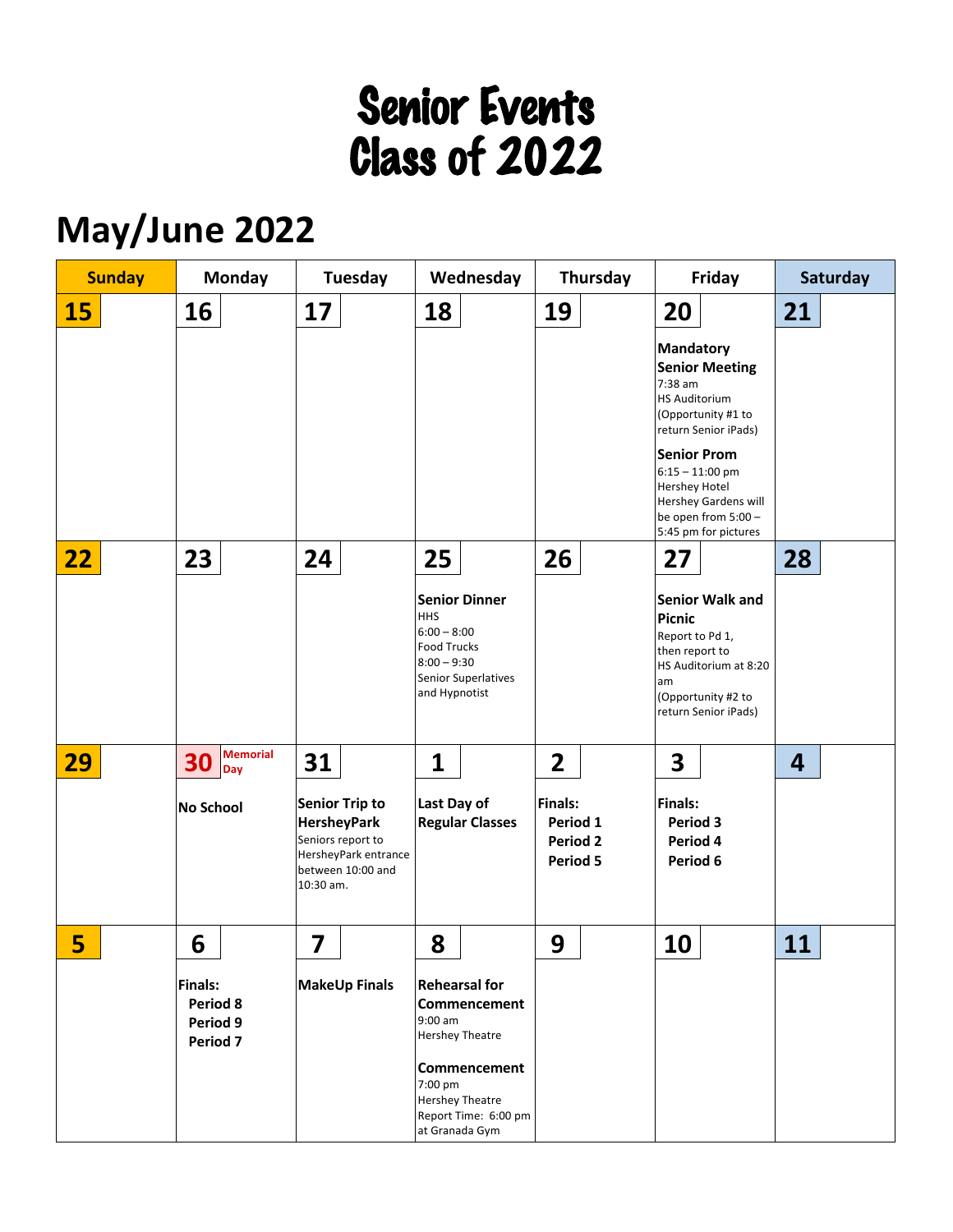## Senior Events Descriptions Class of 2022

### Mandatory Senior Meeting

Date: Friday, May 20<sup>th</sup>

Description: This is a mandatory meeting for ALL Seniors. Students will receive their cap, gown, and tassel during this meeting. We will also be making many important announcements about upcoming senior events. During this meeting, the seniors will have the opportunity to return their iPads if they are no longer needed.

### HHS Senior Prom

Date: Friday, May  $20<sup>th</sup>$  from  $6:15 - 11:00$  pm

Cost: \$80 per person

Description: We will meet at the Hotel Hershey for a marvelous meal followed by an evening of appropriate dancing. Students should arrive by 6:15 to find their seats. Dinner will begin promptly at 6:30 p.m. A ticket must be purchased in advance to attend.

Please Note: The Hershey Gardens will be open from 5:00 – 5:45 pm for pictures.

### Senior Dinner

Date: Wednesday, May 25<sup>th</sup> at 6:00 pm Cost: Each senior will be given two \$5 food vouchers. Cost for food beyond that amount will be the responsibility of each senior. Description: Food trucks will be available for students to obtain dinner at the back of Hershey High School from 6:00 – 8:00 pm. Students will be able to eat dinner outside or inside the cafeteria. Upon completion of the dinner, all students will move to the auditorium where we will reveal the winners of the "Who's Who in the Class of 2022." Our entertainment for the evening will consist of a hypnotist who will put your classmates in a trance!

Please Note: This event is for HHS Seniors only.

### Senior Walk and Picnic

Date: Friday, May 27<sup>th</sup>

Cost: \$0

Description: Students will report to school at normal time. They will attend period 1 and will then be dismissed to the auditorium for check-in before the Senior Walk. Seniors will need to bring their cap and gown when they come to the auditorium to check in. During this meeting, the seniors will have the opportunity to return their iPads if they are no longer needed. On this day, we will walk as a class through the high school, middle school, and elementary schools where children will be lining the hallways to congratulate all of the seniors. Seniors will also take the Class of '22 Picture. The day will culminate with a picnic provided by Hershey High School. Seniors will be dismissed at 12:30 pm.

\*If the weather does not cooperate, the senior walk and picnic will be cancelled, and seniors will be in classes for the entire day.